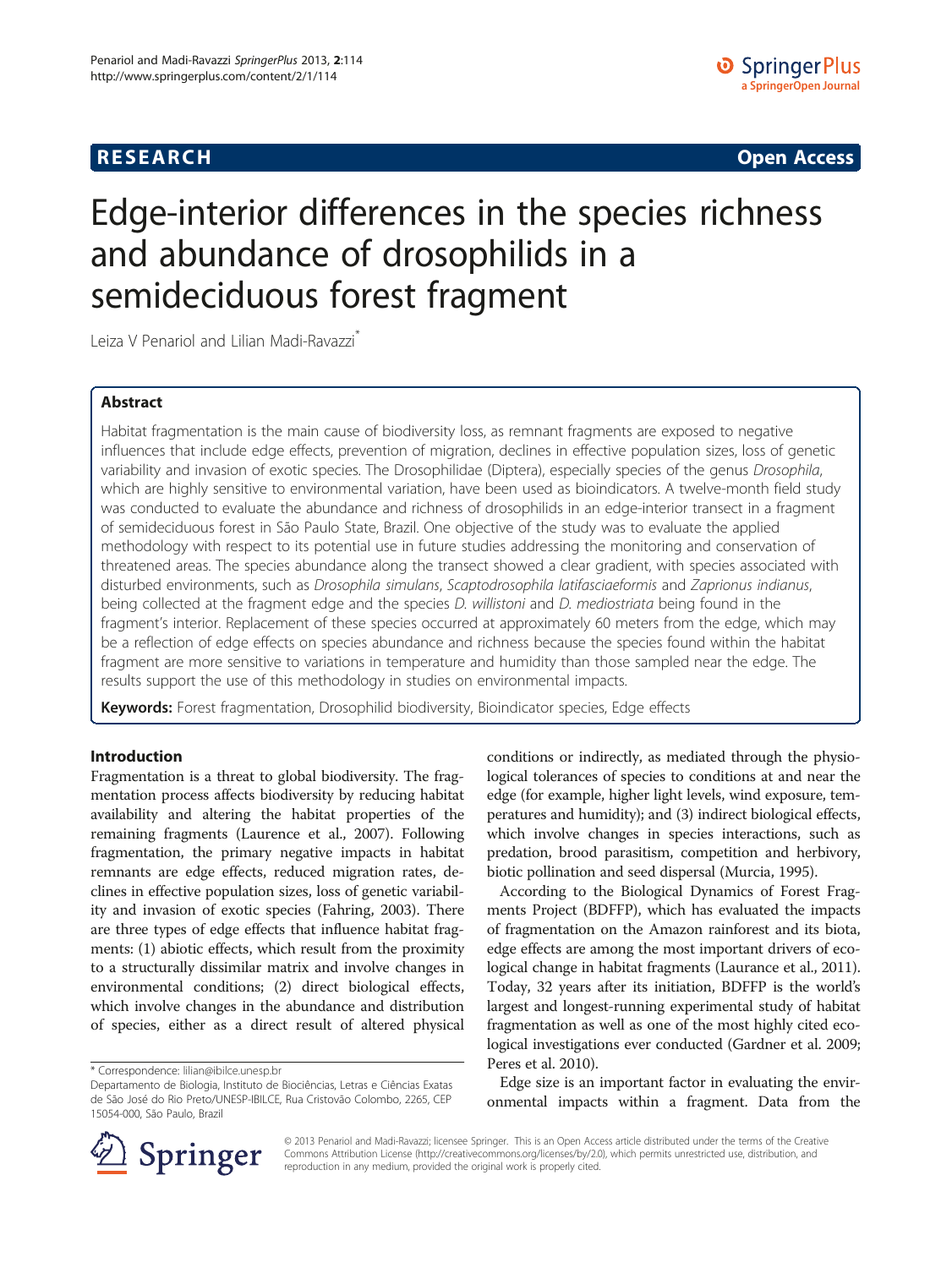relevant literature indicate that the extent of the edge ranges from 50 to 500 meters (Laurence, [2000\)](#page-5-0), but current consensus holds that edge effects typically extend 150 meters into a fragment (Bierregaard et al., [1992](#page-5-0); Murcia, [1995\)](#page-5-0).

Fragmentation stands out among the ecological challenges that affect protected areas. Knowledge regarding the factors that influence diversity in habitat fragments and their effects on native populations can indicate appropriate strategies and control mechanisms for the management of these areas.

Species of the genus Drosophila are used in many areas of biological inquiry as model organisms. These flies are potential candidates for monitoring the degree of environmental disturbance in a given area (Parsons, [1991](#page-6-0)), as permanent changes in the Drosophila fauna imply significant biotic changes in the plant, fungus and parasitic wasp species that are associated with different stages of the Drosophila life cycle (Prince [1976](#page-6-0); Chabora et al. [1979\)](#page-5-0). Changes in temperature and humidity are known to affect vital parameters in Drosophila species, including their survival, fertility, development time and other factors that influence population growth rates and viability (Sene et al. [1980;](#page-6-0) Tidon-Sklorz and Sene [1992](#page-6-0); Balanya et al. [2006](#page-5-0); Torres and Madi-Ravazzi [2006\)](#page-6-0).

The potential for these flies to serve as environmental indicators is demonstrated by the cosmopolitan character of the group, the sensitivity of the flies to environmental variables and the simplicity of collecting them (Parsons [1991](#page-6-0); Foote and Carson [2004\)](#page-5-0).

The drosophilids include many exotic species, comprising a number of species with a long history of invasion. These flies are primarily found in environments disturbed by man, in open areas, or in degraded and urbanized environments which are characterized by a pronounced degree of environmental stress; D. simulans, D. malerkotliana, D. melanogaster, Scaptodrosophila latifasciaeformis and Zaprionus indianus occupy such environments. However, some native neotropical species, such as D. willistoni, occur only in forested areas and protected environments. These species may therefore be used as bioindicators of environmental conditions (Saavedra et al. [1995;](#page-6-0) Amaral [2004](#page-5-0); Ferreira and Tidon [2005;](#page-5-0) Torres and Madi-Ravazzi [2006](#page-6-0); Penariol [2007](#page-6-0); De Toni et al. [2007;](#page-5-0) Schmitz et al. [2007](#page-6-0); Gottschalk et al. [2007;](#page-5-0) Mata et al. [2008,](#page-5-0) Acurio et al. [2010\)](#page-5-0).

The effects of habitat fragmentation have been studied in numerous taxa, including plants (Bierregaard et al. [1992](#page-5-0); Laurance et al. [1998](#page-5-0); Oliveira-Filho et al. [2004](#page-6-0)), birds (Kroodsma, [1984](#page-5-0)), and invertebrates (Mcgeoch and Gaston [2000;](#page-5-0) Demite and Feres [2005](#page-5-0); Oliveira-Alves et al. [2005](#page-6-0)). However, few studies (Martins [1989](#page-5-0); Amaral [2004](#page-5-0); Penariol [2007](#page-6-0)) have evaluated the effects of edges on the drosophilid fauna, which therefore represents a relatively novel approach.

The semideciduous forest ecosystem within the Atlantic Forest extends along the central and southeast regions of Brazil's interior. This vegetation type has experienced severe devastation. In the northwestern region of São Paulo, it is now limited to 9% of its original area. Few investigations have focused on understanding and protecting the species biodiversity associated with the semideciduous forest (SMA/IF [2005;](#page-6-0) Kronka et al. [1993](#page-5-0)) To contribute to the knowledge of the fauna of this region and to establish conservation and monitoring strategies for Atlantic Forest fragments, this study evaluated ecological parameters of Drosophilidae as well as the use of these organisms in studies addressing size and edge effects in one of the last remaining fragments of semideciduous forest in São Paulo State, Brazil.

#### Materials and methods

#### Study area and collection methods

Flies were collected at the Ecological Station of Paulo de Faria (19° 55' to 19° 58' S and 49° 31' to 49° 32' W) in São Paulo State, Brazil, which is a 435-hectare fragment of seasonal, semideciduous forest (Figure [1](#page-2-0)). The historic vegetation of this region was a mesophytic semideciduous forest, which was altered for use as pastures and for various monocultures; during the sample period, these crops included corn and cane sugar. This region is characterized by a well-pronounced dry season that accounts for less than 15% of annual precipitation (Barcha and Arid, [1971](#page-5-0) and unpredictable rainfall at the beginning of the rainy season (Rossa-Feres and Jim, [2001\)](#page-6-0). The average annual temperature and precipitation are 27°C and 127.67 mm, respectively.

Collections were performed monthly, from September 2004 to August 2005, along a 200-meter transect (Figure [2](#page-2-0)) extending from the edge toward the interior of the fragment. Eleven collection points were distributed along the transect at 20-meter intervals (at 0, 20, 40, 60, 80, 100, 120, 140, 160, 180 and 200 meters). To catch flies, closed traps (Penariol et al., [2008\)](#page-6-0) were placed approximately 1.5 m above the soil surface. The traps contained bait prepared with macerated banana and biological yeast (Saccharomyces cerevisiae) and were left at the collection sites for a period of three days.

The flies captured in the closed traps were transferred directly to glass tubes. Subsequently, the specimens were transferred to bottles containing standard culture medium and transported to a laboratory. Specimens were identified according to a standard process using identification keys and, when necessary, by examining the aedeagus (Freire-Maia and Pavan [1949;](#page-5-0) Kaneshiro [1969;](#page-5-0) Vilela [1983\)](#page-6-0).

#### Statistical analysis

The efficiency of the sampling methodology was evaluated using richness accumulation curves and via richness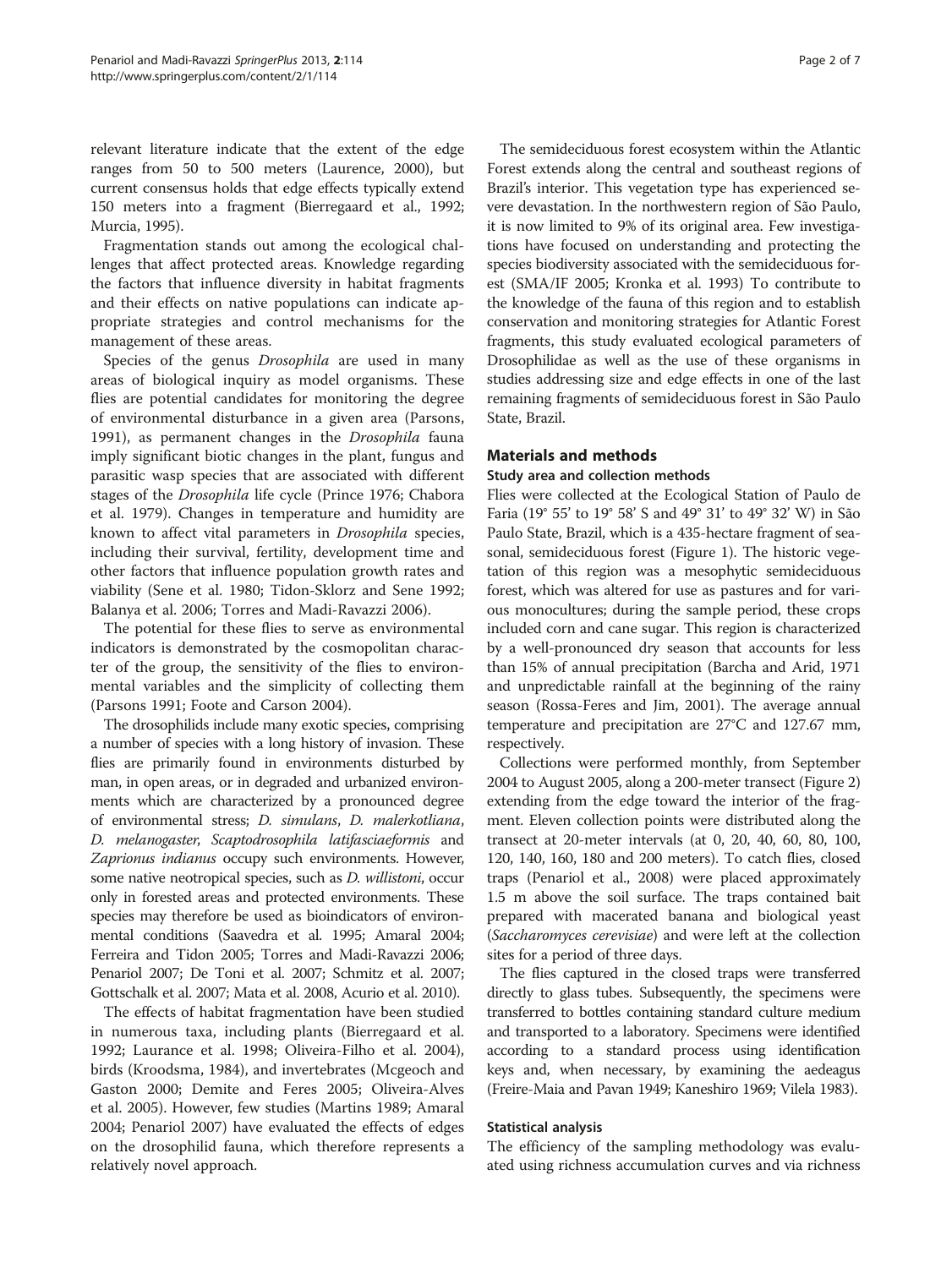<span id="page-2-0"></span>

estimates obtained with the Abundance Coverage Estimator (ACE) and Incidence Coverage Estimator (ICE) provided in the Estimate Swin 7.0 program (Colwell, [2004](#page-5-0)).Species abundance and richness were analyzed descriptively from graphics prepared in Microsoft Excel 7.0 for Windows. Comparisons between the species distribution and distance along the transect were performed via Analysis of Dependence (Anadep, Cordeiro, [1987\)](#page-5-0).

## Results and discussion

A total of 6,832 drosophilids distributed among 17 species were captured along the transect, and curves to estimate richness were calculated using the ACE and ICE methods. Both richness estimators exhibited a trend toward stabilization, which demonstrates efficient sampling (Figure 3). Four distinct patterns of species abundance emerged (Table [1](#page-3-0)). The abundance of the species D. simulans, D. malerkotliana and Z. indianus was high at sampling points near the edge and decreased toward the interior of the fragment. The opposite pattern was



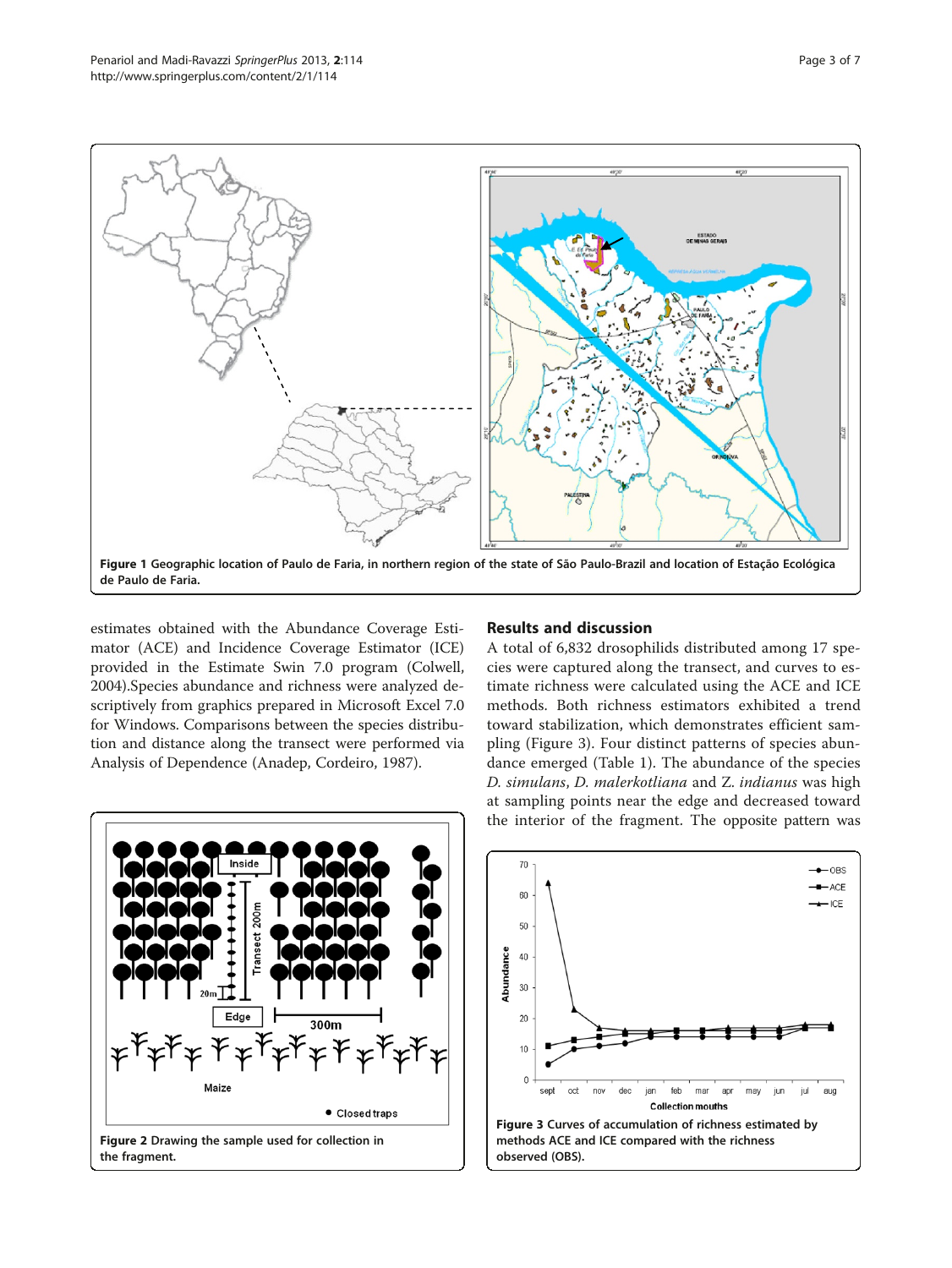<span id="page-3-0"></span>observed for D. willistoni, which exhibited a high abundance within the fragment and became less common toward the edge. The species S. latifasciaeformis was observed only at the fragment edge (up to 60 meters from the edge), while D. mediostriata was collected only within the fragment (inward of 120 meters). Other species exhibited no patterns in their abundance related to the distance from the fragment edge.

Drosophila simulans was the dominant species up to 60 meters along the transect, with 63% of its total abundance being recorded within this edge region. D. willistoni dominated the collections beyond 80 meters, where 86% of its total abundance was found. Z. indianus was the second most abundant species in the edge region up to 20 meters, with 63% of its total abundance being concentrated here, and this species occurred up to 80 meters from the fragment edge. The species D. sturtevanti, which was one of the most abundant species, was collected along the entire length of the transect (Figure [4](#page-4-0)).

The Anadep data, shown in Figure [5,](#page-4-0) indicate an association between the distance from the edge and species richness. According to this analysis, the species abundance data along the transect formed two groups, the first of which extended from 0 to 60 meters (edge region) and the other from 80 to 200 meters (interior region). The species S. latifasciaeformis, Z. indianus, D. malerkotliana and D. simulans were more closely associated with the edge of the fragment, while D. mediostriata, D. immigrans, D. austrosaltans, D. willistoni and D. ornatifrons were associated with the fragment's interior. The statistical analysis confirmed the descriptive trends obtained from charts, which suggested a higher abundance of invasive species in the edge region (up to 60 meters) and of neotropical species in the interior (beyond 60 meters from the edge).

These results indicate that the effects of the edge on the drosophilid assemblage in this fragment extended to 60 meters. The edge-interior transition was demonstrated by a shift from dominance of D. simulans to dominance of D. willistoni. Scientific consensus maintains that these effects can extend up to 500 meters from the edge, but an edge-effect distance of 100 meters has been found to be typical for diverse flora and fauna (Laurence, [2000](#page-5-0)).

In this study, the edge favored the dominance of invasive species, such as Z. indianus and D. simulans, and limited the occurrence of native species, such as D. willistoni. In a study conducted in different areas of the Cerrado, (Mata et al. [2008\)](#page-5-0) observed that neotropical drosophilid species were more abundant in undisturbed forests, while exotic and generalist species were dominant in disturbed forests, grasslands and urban areas. These authors identified five species as indicators of undisturbed forest: D. willistoni, D.ornatifrons, D. mediopunctata, D. maculifrons and D. paraguayensis. Of these species, D. willistoni, D. ornatifrons, D. mediopunctata were also collected in the present study, in the fragment interior.

|  |  |  | Table 1 Abundance of drosophilid species collected at each point of transect across the period of collection |
|--|--|--|--------------------------------------------------------------------------------------------------------------|
|--|--|--|--------------------------------------------------------------------------------------------------------------|

| Group               | <b>Species</b>       | Edge distance in meters |                |                |             |              |                |                |                |                |                | <b>Total</b>   |       |
|---------------------|----------------------|-------------------------|----------------|----------------|-------------|--------------|----------------|----------------|----------------|----------------|----------------|----------------|-------|
|                     |                      | 0                       | 20             | 40             | 60          | 80           | 100            | 120            | 140            | 160            | 180            | 200            |       |
| melanogaster        | D. simulans          | 503                     | 317            | 228            | 232         | 145          | 139            | 109            | 137            | 84             | 56             | 69             | 2.019 |
|                     | D. malerkotliana     | 33                      | 24             | 31             | 20          | 6            | 9              | $\overline{4}$ | $\circ$        | 3              | $\circ$        | $\overline{2}$ | 132   |
| willistoni          | D. willistoni        | 43                      | 41             | 76             | 127         | 213          | 233            | 224            | 304            | 291            | 225            | 320            | 2.097 |
|                     | D. nebulosa          | 28                      | 11             | 8              | 12          | 11           | 11             | 7              | 11             | 9              | 19             | 16             | 143   |
| cardini             | D. polymorpha        | 48                      | 29             | 36             | 26          | 37           | 8              | 12             | 26             | 39             | 26             | 29             | 316   |
| quarani             | D. ornatifrons       | 0                       | $\overline{7}$ | 12             | 1           | 7            | 3              | 5              | 7              | 10             | 7              | 15             | 74    |
| tripunctata         | D. mediopunctata     | $\mathbf 0$             | $\overline{7}$ | 29             | $\circ$     | $\mathbf 0$  | $\circ$        | $\mathbf{1}$   | 9              | $\overline{4}$ | $\overline{2}$ | 3              | 55    |
|                     | D. mediostriata      | 0                       | $\mathbf{0}$   | $\Omega$       | $\mathbf 0$ | $\mathbf 0$  | $\circ$        | 3              | 3              |                |                | $\overline{2}$ | 9     |
| annulimana          | D. ararama           | 7                       | $\overline{4}$ | $\overline{2}$ | 5           | 0            | 4              | 3              | $\overline{2}$ | 6              | 3              | 8              | 44    |
| immigrans           | D. immigrans         | 0                       | $\circ$        | 0              | 1           | $\mathbf{0}$ | 1              | 0              | $\Omega$       | $\Omega$       |                | $\overline{2}$ | 5     |
| saltans             | D. sturtevanti       | 74                      | 67             | 57             | 74          | 70           | 78             | 67             | 105            | 84             | 89             | 101            | 866   |
|                     | D. prosaltans        | 8                       | 5              | 7              | 9           | 7            | $\mathbf{1}$   | 9              | $\overline{7}$ | 20             | 15             | 8              | 96    |
|                     | D. austrosaltans     |                         |                | 3              | 1           | 11           | $\overline{4}$ | 7              | 6              | 6              | 3              | 5              | 46    |
| repleta             | D. mercatorum        | 27                      | 32             | 34             | 19          | 22           | 24             | 25             | 22             | 29             | 14             | 20             | 268   |
|                     | D. paranaensis       | 21                      | 50             | 38             | 19          | 17           | 14             | 16             | 18             | 12             | 19             | 27             | 251   |
| Others drosophilids | Z. indianus          | 135                     | 91             | 60             | 37          | 25           | 2              | 7              |                |                |                |                | 359   |
|                     | S. latifasciaeformis | 30                      | 10             | 9              | 3           |              |                |                |                |                |                |                | 52    |
| Species richness    |                      | 12                      | 14             | 15             | 15          | 12           | 14             | 15             | 13             | 15             | 14             | 15             | 6.832 |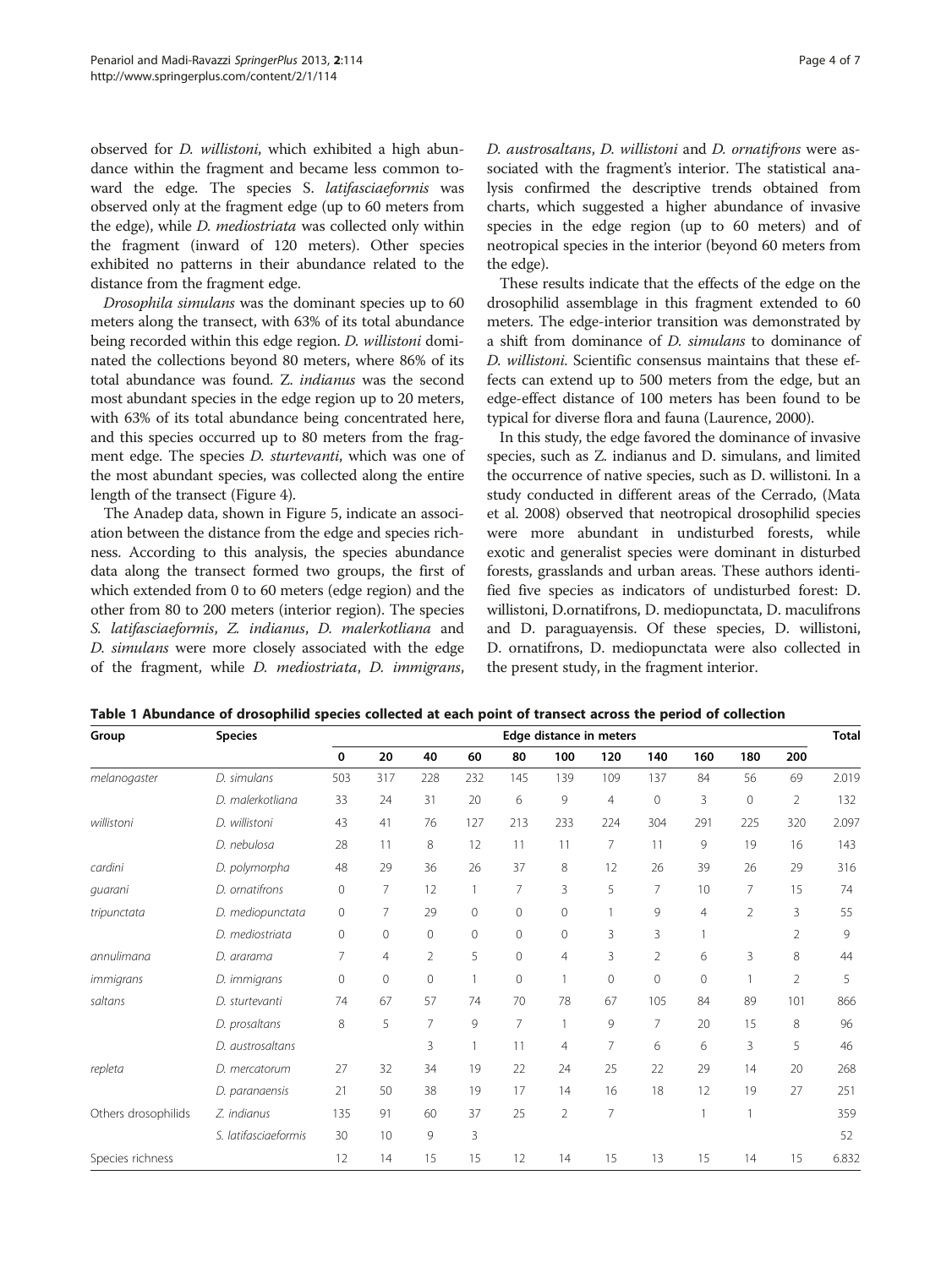<span id="page-4-0"></span>

Z. indianus is a species that has only recently been introduced in Brazil. On its continent of origin (Africa), this species occupies open savanna (Vilela, [1999](#page-6-0)). The species' native habitat may partly explain its high abundance only at sampling points that were very near the edge. Z. indianus is one of the most successful colonizing species in the genus (Chassagnard and Tsaca, [1993](#page-5-0)), as it utilizes multiple food sources and displays plasticity with respect to climate (Parkash and Yadav, [1993](#page-6-0)).

D. simulans is also an exotic species, as are many members of the neotropical drosophilid fauna. This species has been associated with open and/or urban habitats and is resistant to low humidity conditions (Saavedra et al. [1995](#page-6-0); Amaral [2004](#page-5-0); Ferreira and Tidon, [2005](#page-5-0); Torres and Madi-Ravazzi [2006](#page-6-0); Schmitz et al. [2007](#page-6-0); Mata et al. [2008](#page-5-0)), which may explain its high dominance at the edge. This species also occurs in the fragment's interior, though this occurs primarily during the dry season (Penariol, [2007](#page-6-0)).

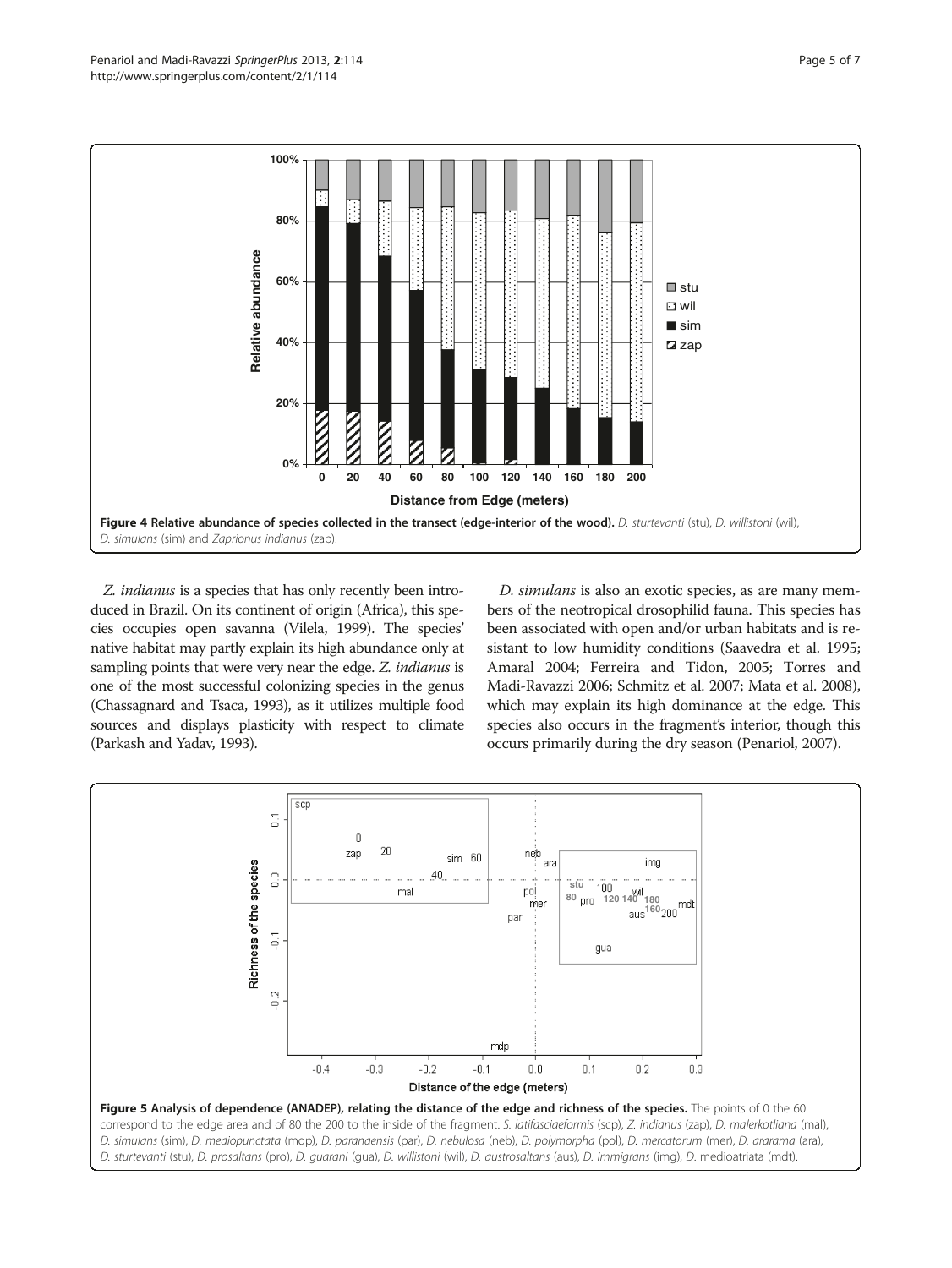<span id="page-5-0"></span>Drosophila willistoni, a native neotropical species, was dominant in the fragment's interior. Data from the literature confirm that this species occurs mainly in forested areas (Saavedra et al. [1995;](#page-6-0) Amaral 2004; Torres and Madi-Ravazzi [2006\)](#page-6-0). (Ferreira and Tidon 2005) also observed that the species of the family Drosophilidae endemic to the Cerrado biome were unable to invade the city of Brasília (an urban environment associated with varying degrees of habitat stress).

Studies on other organisms in the region of the Ecological Station of Paulo de Faria reinforce the need for monitoring this area to preserve its biodiversity. (Gomes and Noll 2009) compared the diversity and richness of social wasps among three fragments of semideciduous forest located in Paulo de Faria, Pindorama and Neves Paulista. The vegetation in these areas is in different stages of regeneration, and these investigators found that the wasp community of Paulo de Faria showed the lowest species diversity and the greatest abundance. According to these authors, this pattern can be explained by the absence of ecological corridors that limit dispersal.

The results of the present study revealed a distribution gradient in the abundance of drosophilid species along an edge-interior transect in a forest fragment. The study established an edge extent of 60 meters. Moreover, the edge region was characterized by the presence of the invader species D. simulans and Z. indianus, while the native species D. willistoni was associated with the forest interior. These findings indicate that the method presented here is efficient for evaluating edge effects and their extent and can be used in the development of management strategies that aim to preserve forest fragments and detect ecosystem disturbance.

#### Competing interests

The authors declare that they have no competing interests.

#### Authors' contributions

LP carried out collections and species identification, LM-R and LP performed the analyzes and wrote the manuscript. All authors read and approved the final manuscript.

#### Acknowledgments

To Dra. Hermione E. M.de C. Bicudo (Departamento de Biologia, UNESP/ IBILCE) for critically reading earlier versions of the manuscript and for improving the English version. To FAPESP for a fellowship (04/04559-3) given to Leiza Penariol and CAPES for financial support.

#### Received: 28 December 2012 Accepted: 5 March 2013 Published: 15 March 2013

#### References

- Acurio A, Rafael V, Dangles O (2010) Biological invasions in the Amazonian tropical rain forest: the case of Drosophilidae (Insecta, Diptera) in Ecuador, South America. Biotropica 42(6):717–723
- Amaral O (2004) Biodiversidade e sazonalidade de drosofilídeos na estação ecológica de Paulo de Faria/SP. Tese de Mestrado. Instituto de Biociência, Letras e Ciências Exatas. UNESP, São José do Rio Preto. São Paulo. Brazil
- Balanya J, Oller JM et al (2006) Global genetic change tracks global climate warming in Drosophila subobscura. Science 313(5794):1773–1775
- Barcha SF, Arid FM (1971) Estudo de evapotranspiração na região norte-ocidental do Estado de São Paulo. Rev Ciência 1:99–122
- Bierregaard RO Jr, Lovejoy TE et al (1992) The biological dynamics of tropical rainforest fragments: a prospective comparison of fragments and continuos forest. Bioscience 42:859–866
- Chabora PC, Smolin SJ et al (1979) The life of Pseudeucoila sp. a protelian parasite of Drosophila. Ann Entomol Soc Am 72(4):495–499
- Chassagnard MT, Tsaca L (1993) Le sous-genre Zaprionus S. Str. Définition de groupes d'éspecies et révision du sous-groupe vittiger (Diptera, Drosophilidae). Ann Soc Entomol Fr 29:173–194
- Colwell RK (2004) Estimate S: statistical estimation of species richness and shared species from samples. Version 7. Persistent URL. [http://viceroy.eeb.uconn.](http://viceroy.eeb.uconn.edu/estimates/) [edu/estimates/](http://viceroy.eeb.uconn.edu/estimates/)
- Cordeiro JA, Cordeiro JA (1990) Análise de Dependência: uma Técnica para Estudo de Tabelas Cruzadas. Tese de Livre Docência, UNESP/IBILCE, São José do Rio Preto
- de Toni DC, Gottschalk MS et al (2007) Study of the Drosophilidae (Diptera) communities on Atlantic Forest islands of Santa Catarina State, Brazil. Neotrop Entomol 36(3):356–375
- Demite P, Feres RJF (2005) Influência de vegetação vizinha na distribuição de ácaros em seringal (Hevea brasiliensis Muell. Arg., Euphorbiacea) em São José do Rio Preto, SP. Neotrol Entomol 34(5):829–836
- Fahring L (2003) Effects of habitat fragmentation on biodiversity. Annu Rev Ecol Syst 34:487–515
- Ferreira LB, Tidon R (2005) Colonizing potential of Drosophilidae (Insecta, Diptera) in environments with different grades of urbanization. Biodivers Conserv 14:1804–1821

Foote D, Carson HL (2004) Drosophila as monitor of change in hawailian ecosystems. p. 368–372. In: Our Living Resources: A Report to the Nation on the Distribution, Abundance, and Health of U.S. Plants, Animals, and Ecosystems. Senior Science Editor and Project Director: Edward T. LaRoe. U.S. Department of Interior – National Biological Service, Washington, DC,

1995<http://archive.org/stream/ourlivingresourc00unit#page/368/mode/2up>. Freire-Maia N, Pavan C (1949) Introdução ao estudo de Drosophila. Cultus 1:1–171

- Gardner TA, Barlow J et al (2009) Prospects for tropicalforest biodiversity in a human-modified word. Ecol Lett 12:561–582
- Gomes B, Noll FB (2009) Diversity of social wasps (Hymenoptera, Vespidae, Polistinae) in three fragments of semideciduous seasonal forest in the northwest of São Paulo State, Brazil. Rev Bras Entomol 53(3):428–431
- Gottschalk MS, de Toni DC et al (2007) Changes in Brazilian Drosophilidae (Diptera) assemblages across an urbanisation gradient. Neotrop Entomol 36 (6):848–862. doi:[10.1590/S1519-566X2007000600005](http://dx.doi.org/10.1590/S1519-566X2007000600005)
- Kaneshiro KY (1969) A study of the relationships of Hawaiian Drosophila species basead on external male genitalia. Univ Texas Pub 6918:55–70
- Kronka FJN, Matsukuma CK et al (1993) Inventário florestal do estado de São Paulo. Instituto Florestal, São Paulo
- Kroodsma RL (1984) Effect of edge on breeding forest bird species. The Wilson Bulletin 96(3):426–436
- Laurence WF, Rankin-De-merona JM, Laurence SG (1998) Rain forest fragmentation and the dynamics of Amazonian tree communities. Ecology 79:2032–2040
- Laurance WF (2000) Do edge effects occur over large spatial scales? Trends Ecol Evol 15(4):134–135
- Laurance WF, Nascimento HEM et al (2007) Habitat fragmentation, variable edge effects, and the landscape-divergence hypothesis. PLoS One 2(10):e1017. [http://www.plosone.org/article/info%3Adoi%2F10.1371%2Fjournal.](http://dx.doi.org/http://www.plosone.org/article/info%3Adoi%2F10.1371%2Fjournal.pone.0001017) [pone.0001017](http://dx.doi.org/http://www.plosone.org/article/info%3Adoi%2F10.1371%2Fjournal.pone.0001017)
- Laurance WF, Camargo JLC et al (2011) The fate of Amazonian Forest fragments: a 32-year investigation. Biol Conserv 144:56–67
- Martins MB (1989) Invasão de fragmentos florestais por espécies oportunistas de Drosophila (Diptera, Drosophilidae). Acta Amaz 19:265–271
- Mata RA, McGeoch M, Tidon R (2008) Drosophillid assemblages as a bioindicator system of human disturbance in the Brazilian Savanna. Biodivers Conserv 17:2899–2916
- Mc Geoch MA, Gaston KJ (2000) Edges effects on the prevalence and mortality factors of Phytoyza ilicis (Diptera, Agromyzidae) in a suburban woodland. Ecol Lett 3:23–29
- Murcia C (1995) Edge effects in fragmented forests: implications for conservation. T Ecol Evol 10:58–62